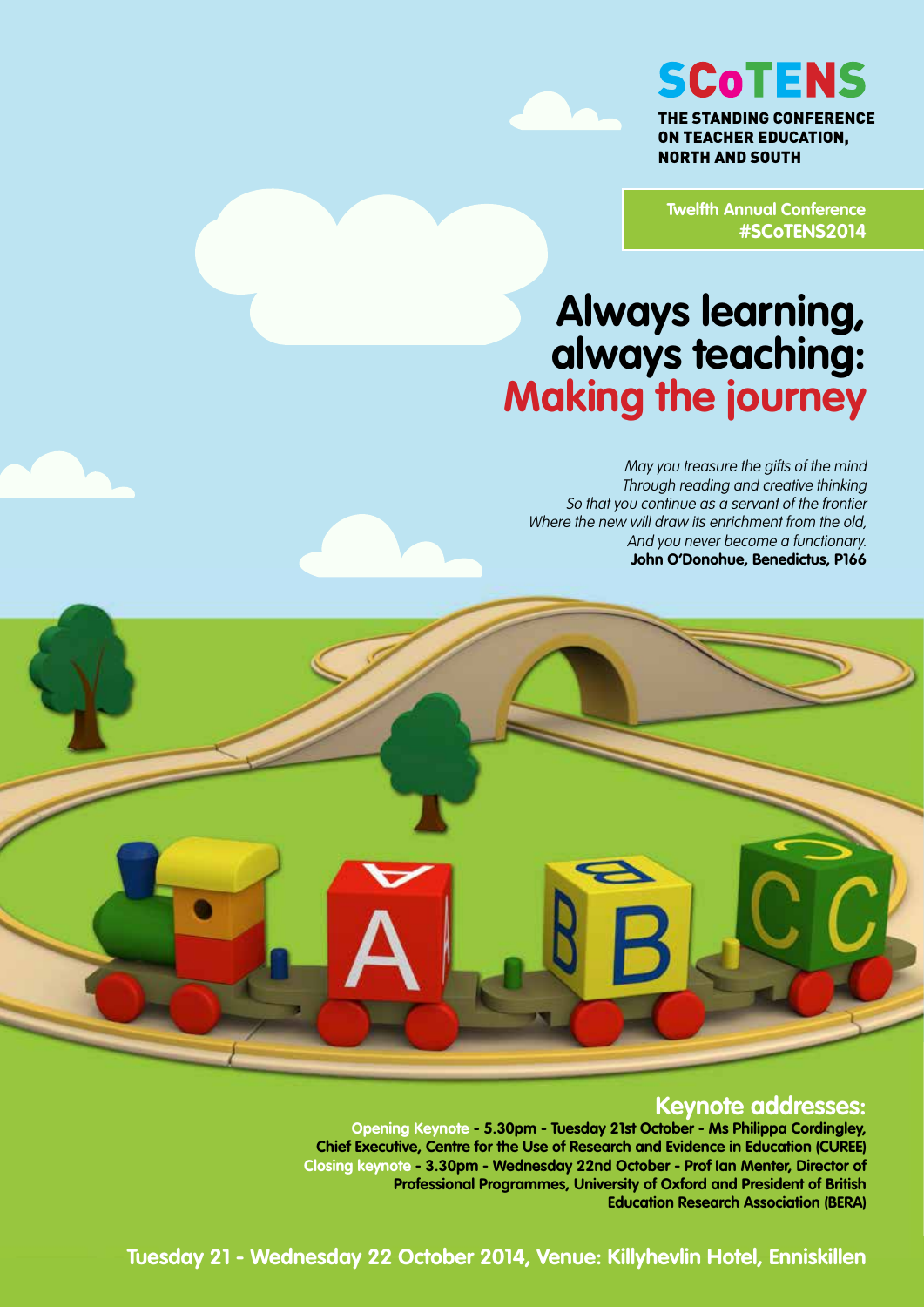

## **PROGRAMME**

#### **Tuesday 21 October**

The Lisgoole Suite, Killyhevlin Hotel

Chair: **Mr Tomás Ó Ruairc**, Director, the Teaching Council and co-Chair SCoTENS 4:00 pm Registration and refreshments 5:00 pm Official Opening by the Republic of Ireland Minister of State at the Departments of Education and Skills and Jobs, Enterprise and Innovation with Special Responsibility for Skills, Research and Innovation, **Minister Damien English T.D.** and the Northern Ireland Permanent Secretary in the Department of Education, **Mr Paul Sweeney** 5.30 pm Keynote address: **Ms Philippa Cordingley**, Chief Executive, CUREE (Centre for the use of Research and Evidence in Education) - **Making professional learning work – harnessing evidence to realise our aspirations for our own and our pupils' learning.**

7.00 pm Drinks Reception in the Riverside Room, to launch three SCoTENS reports: 1. **Learning Teaching: Reimagining the Future:** 

**SCoTENS 2013 Conference and Annual Reports** launched by **Professor Roger Austin**, University of Ulster

2. **Number Talk** launched by **Ms Audrey Curry**, Stranmillis University College, Belfast 3. **Supporting the Role of the Supervising Tutor on School Placement** launched by **Mr Micheál Ó Gríofa**, the Teaching Council

7:45 pm Dinner - the Silks Suite

#### **Wednesday 22 October**

The Lisgoole Suite, Killyhevlin Hotel

- Chair: **Professor Linda Clarke**, Head of School of Education, University of Ulster and co-Chair **SCOTENS**
- 9:00 am SCoTENS Seed Funding Workshop: Led by **Dr Geraldine Magennis**, Senior Lecturer in Education and Literacy, St Mary's University College and **Professor Kathy Hall**, Head of School of Education, University College Cork (optional workshop open to SCoTENS members interested in seed funding)
- 9.30 am Panel Discussion: **Continuing Professional Development** Chaired by **Dr Conor Galvin**, University College Dublin Panel comprising:

**Mr Tomás Ó Ruairc**, the Teaching Council; **Dr Carmel Gallagher,** the General Teaching Council; **Professor Gary Granville**, the National College of Art and Design, Dublin; **Mr Martin Hagan**, St. Mary's University College; **Ms Ursula Bracken**, Colaiste Bride Clondalkin and **Ms Michelle Rainey**, Ballyclare High School

11.00 am Refreshments

11.30am Parallel Workshops: (participants can choose to participate in two of these four workshops)

#### **Workshop 1- Beginning the Journey: Research Informing Teaching, Early Professional Development,** facilitated by **Dr Seán Delaney**, Marino Institute of Education in Dublin and **Ms Noella Murray**, St Paul's High School, Bessbrook

This presentation takes the form of a letter to a beginning teacher. With specific reference to research on the teaching of mathematics, it identifies difficulties, priorities, and strategies that are particularly relevant to those beginning to teach. The subject matter of mathematics is chosen as the basis for the presentation because grounding advice for novices in a specific subject area may make it more concrete. Mathematics is chosen because it has been the focus of particular attention for teachers in the Republic of Ireland since the publication of *Literacy and Numeracy for Learning and Life: The National Strategy to Improve Literacy and Numeracy among Children and Young People 2011-2020.* 

**Workshop 2 - Teachers supporting professional learning,**  facilitated by **Mr Andy Nye**, McKinney Primary School and **Mr Michael Lawlor**, Davis College in Mallow

In this workshop Andy will demonstrate how he has used an inter-active e-portfolio to keep track of, and reflect on his own professional development activities.

A professional committment to Lifelong Learning, evidencebased practice as well as the development of an Academic Council has led to the establishment of the Action Research team at Davis College, Mallow. The research team's primary focus is the development of their own practices towards the creation of enhanced learning environments. The self-directed, collaborative and voluntary nature of the team has added to its success. While acknowledging that Action Research is just one element in the development of their practices as teachers, it has become a catalyst for a greater focus on Lifelong Learning. The existence of the research team has in part encouraged open professional conversation and sharing of practice within the staff. This sharing has proven to be both professionally beneficial and empowering.

**Workshop 3 - Preparation of Irish School Leaders in a Climate of Challenge, Leadership,** facilitated by **Dr Sam McGuinness**, University of Ulster and **Mr Anthony Kilcoyne**, Professional Development Service for Teachers (PDST) in Ireland

The session will begin with a quick scan over what school leadership development opportunities are currently available across Ireland, North and South.

It will then turn to a consideration of the challenges facing school leaders. Participants will be asked to consider the four quotations below, to assess their validity, and to construct a view of how leadership preparation should improve over the next decade in order to address the challenges.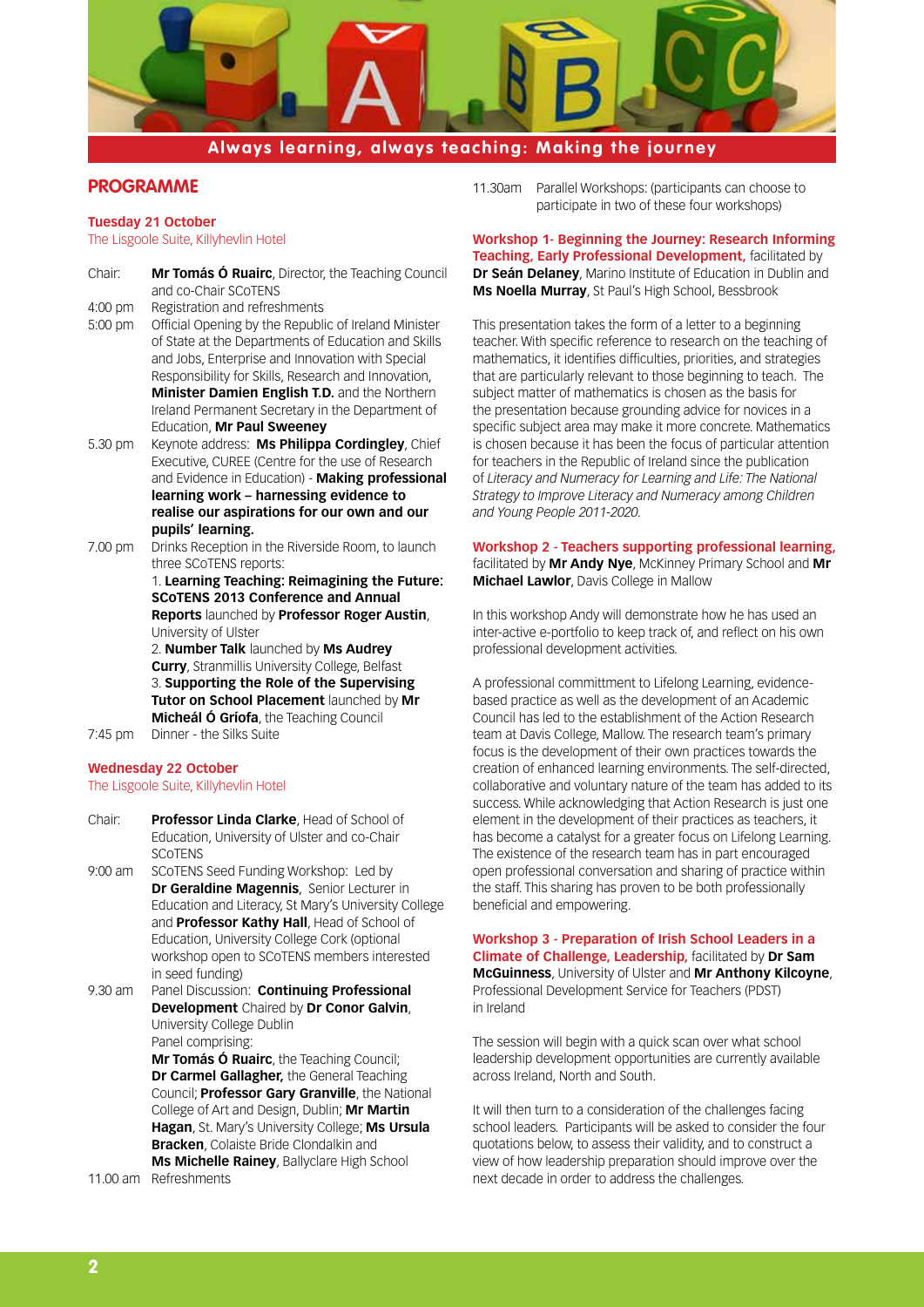

(i) A school system which is more effectively self-improving is 'predicated on high-quality leadership that is systematically focused on teaching and learning' (Barber et al, 2010).

(ii) The more leaders focus their influence, their learning, and their relationships with teachers on the core business of teaching and learning, the greater is their influence and impact in terms of improved student outcomes. (Robinson et al, 2009:28)

(iii) Head teachers are motivated by the dynamic and varied nature of their role and the opportunity to build shared values, whereas inspections, measures of accountability and administrative demands are most likely to demotivate headteachers. (Stevens et al, 2005:1)

(iv) The reality is that, in some respects, many headteachers are more like branch managers than [chief executive officers]. They are handed down expectations, targets, new initiatives and resources – all of which may or may not be manageable in their context. (Lewis & Murphy, 2008:135-6)

Barber, M, Wheeler, F & Clark, M, 2010, *Capturing the leadership premium: How the world's top systems are building leadership capacity for the future,* London, McKinsey Corporation

Lewis, P & Murphy, R, 2008, New directions in school leadership, *School Leadership and Management,* 28(2), 127-46

Robinson, V, Hohepa, M & Lloyd, D, 2009, *School leadership and student outcomes: Identifying what works*

Stevens, J, Brown, J, Knibbs, S & Smith, J, 2005, *Follow-up research into the state of school leadership in England,* London, Department for Education and Skills

**Workshop 4 - Impact of the Journey: ITE and CPD,** 

facilitated by **Ms Dolores McDonagh**, St Angela's College, **Dr. Pauline Kerins**, St Angela's College, **Ms Máire Love,** Scoil Bhride, Knockmay, **Ms Gillian Beck,** Stranmillis University College and **Ms Michelle Shiels**, graduate Teacher, Stranmillis University College Belfast

This workshop will provide participants with an opportunity to identify and discuss the teaching and learning needs across the continuum of teacher education.

Practitioners will outline the impact of professional development on their personal and professional journeys.One of the key principles underpinning teacher education identified by the Teaching Council, 2011 is to recognise teachers as lifelong learners and teacher education as a continuum. Providers of teacher education are continually challenged to respond to a broad range of teaching and learning needs across the continuum. St. Angela's College and Stranmillis University College play a key role in facilitating teachers in their teaching and learning. The Centre for Special Educational Needs, Inclusion and Diversity at St. Angela's College specialises in the provision of teacher education for inclusion. The Centre offers a suite of programmes which respond to the continuing professional development needs of teachers. Stranmillis University College place SEN and Inclusion at the

heart of teacher education: at undergraduate and Master's level and also through province-wide Continued Professional Development.

**Workshop 5 - Rhetoric or reality? A consideration of the theory/practice nexus and its implications for approaches to teacher education** facilitated by **Dr Noel Purdy**, Stranmillis University College, Belfast, **Ms Leah O'Toole**, Marino Institute of Education and **Dr Anne Ryan**, Marino Institute of Education.

Traditionally, most Initial Teacher Education (ITE) courses have comprised three components: foundations/Education Studies modules; curriculum/methods modules and school-based experience. However, as has been well documented (Zeichner 2010; 2012; Ryan and O'Toole, 2014) these programmes have been undermined by the 'perennial problem' of a 'disconnect' between the college-based elements and field experiences. That disconnect pertains to the differing sites for student learning (college campus vs. school); the facilitators of that learning (college faculty vs. host teachers and supervisors of school practice); and above all, the nature of any learning that occurs. In essence, this long-standing difficulty is rooted in a fundamental debate as to the nature of the important knowledge guiding the practice of teaching and how that knowledge is formed (Ryan 2012).

Mindful of Lortie's (1975 /2002) concept of 'the apprenticeship of observation', this workshop will explore the 'rhetoric-reality' divide in Initial Teacher Education, regarding the approaches teacher-educators tend to advocate to their students while traditionally using very different approaches in their own practice. For example, we may promote recognition of situated learning for children, while presenting theory / concepts removed from application; we often recommend development of active learning tasks for children while using lecture-style "chalk and talk" presentations ourselves; we demand creative and diverse assessment techniques from our students while assessing our own courses using terminal exams, often with little feedback.

Participants of this workshop will have the opportunity to deconstruct these issues, and to hear from the presenters how they have begun to address them in their own practice as teacher-educators, with a view to supporting their students to apply the insights of the foundation/Education Studies disciplines to their practice as teachers. Comparisons with and implications for in-service professional development and learning will also be considered.

- 12.45 pm Lunch
- 1:45 pm **Workshops** (as above)
- 3.00 pm Refreshments
- 3.30 pm Keynote address: **Professor Ian Menter**, Director of Professional Programmes, University of Oxford and President of British Education Research Association (BERA) – **Research and teacher education in the UK – where next?** 4:30 pm Final Q&A
- 5.00 pm Close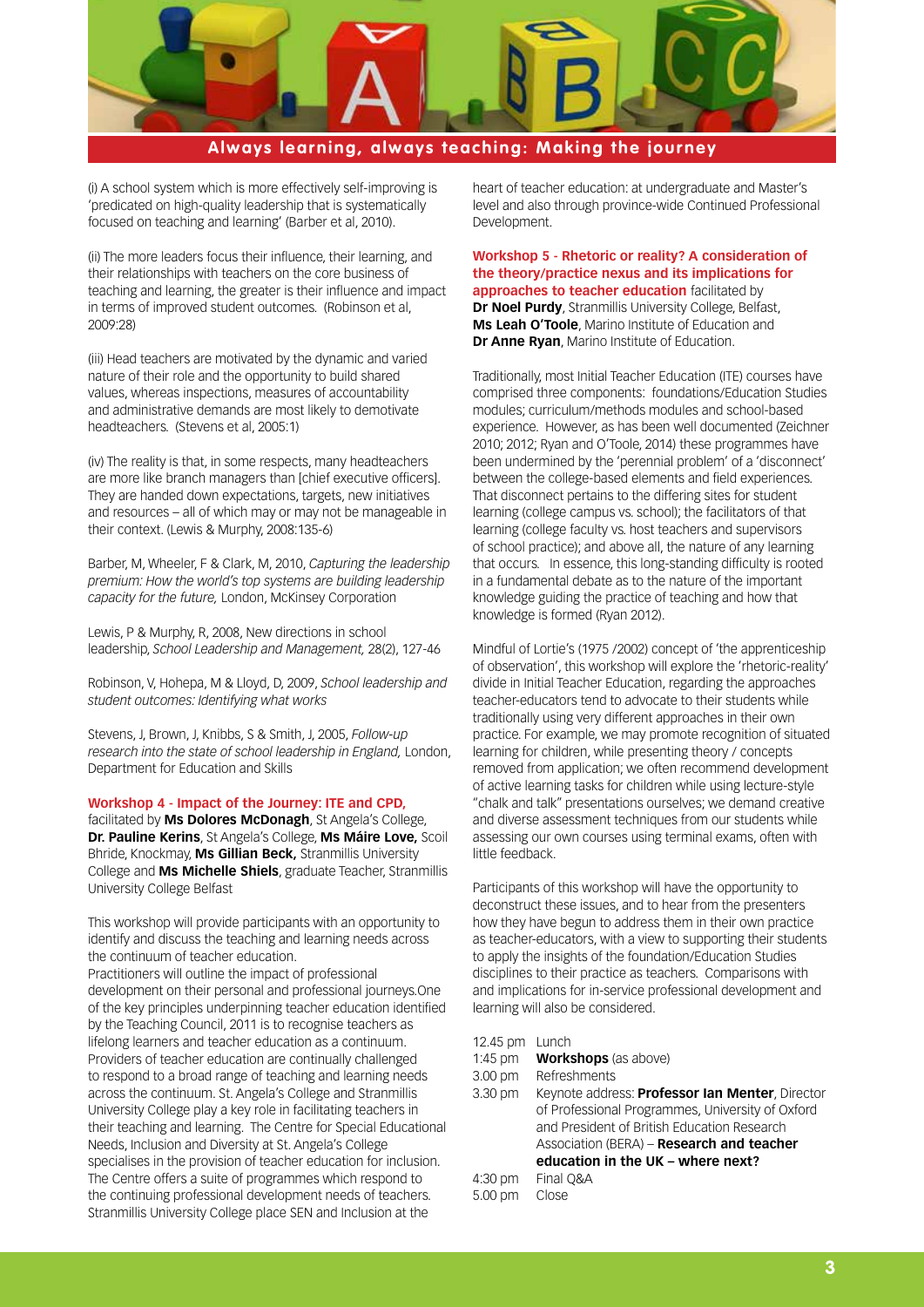

## **CONFERENCE SPEAKERS AND CHAIRPERSONS**

**Mr Tomás Ó Ruairc** was appointed Director of the Teaching Council in May 2012. He is also currently the Southern Co-Chair of SCOTENS (the Standing Committee on Teacher Education North South). Previously, Tomás was in a senior position in the Department of Arts, Heritage and Gaeltacht. Prior to that, he



was Deputy CEO and Director of Education Services in Foras na Gaeilge. He has considerable experience in the field of education, having served as a member of the NCCA (National Council for Curriculum and Assessment) from 2006 to 2009; Chair of its Languages Committee (Primary) in 2009; and as Head of Irish and Chair of the Academic Council in Froebel College of Education from 2000 to 2005. He was a teacher in Athlone Community College, Co. Westmeath. He has produced syllabus and teaching materials in the area of teaching of Irish to adults for UCD (Diploma in Irish) and Gael Linn. He has presented a number of papers on matters related to teacher professionalism, which can be accessed via http://www. teachingcouncil.ie/promoting-teaching/education-papers. 1585.html

#### **Minister Damien English T.D.** was

appointed Minister for Skills, Research and Innovation at the Departments of Education and Skills and Jobs, Enterprise and Innovation in July of this year. Minister English is a member of the Fine Gael party and represents the constituency of Meath West. He was first elected to the



Dail in 2002 and, at the age of 24, was the youngest TD in the 29th Dail. From 2002-2007, Damien was a member of the British-Irish Parliamentary Assembly and also served as party deputy spokesperson on Arts, Sports and Tourism and Justice and Community Affairs. In 2007 he was appointed deputy spokesperson on Enterprise and in 2010 he was appointed deputy spokesperson on Finance. In the current Dail term Damien most recently held the position of Chairman of the Oireachtas Committee for Jobs, Enterprise and Innovation and previously he was Chairman of the Oireachtas Joint Committee for Jobs, Social Protection and Education.

**Mr Paul Sweeney**, is Permanent Secretary Department of Education. He was appointed Permanent Secretary in the Department of Education in February 2010 having previously been Permanent Secretary from April 2006 in the Department of Culture Arts and Leisure. Mr Sweeney was formerly Deputy Secretary in the Office of the First Minister and Deputy First



Minister with responsibility for a range of issues including oversight of the Reinvestment and Reform Initiative. He joined the Northern Ireland Senior Civil Service in 1998 and from 2000 to 2004 he was Deputy Secretary in the Department for

Regional Development with responsibilities for spatial planning and transport.

**Ms Philippa Cordingley** is the Chief Executive of CUREE and an internationally acknowledged expert in using evidence to develop education policy and practice. She co-led the design and support for the large scale Close the Gap Test and Learn programme. She is the founder and professional adviser to the National Teacher



Research Panel, chair of the EPPI Centre Impact of CPD Review Group, an Honorary Fellow of the College for Teachers and a member of the Steering Groups of several HE research centres/ projects and is chair and vice chair respectively of a high fsm secondary academy and primary school.

**Professor Linda Clarke** taught Geography in post-primary schools in Northern Ireland and in England (comprehensive and grammar, private and public sectors) for c.15 years, including 7 years as Teacher in Charge of Subject/HoD. In 1999 she completed her Masters in Education Technology and completed her PhD on



elearning in teacher education in 2008. She became a Lecturer in Education at the University of Ulster in 2001 working mostly in Initial Teacher Education. Her research is predominantly focused on teacher education and on the use of Information and Communications Technology (ICT) to enhance teaching and learning. Linda was Head of the School of Education at Ulster, 2009-2013, and became a Professor of Education in 2012. She is currently co-Chair of SCoTENS

**Dr Geraldine Magennis** is a senior lecturer in Education and Literacy at St Mary's University College in Belfast. She teaches at both undergraduate and postgraduate level, including Master's dissertation supervision. Her particular interests concern the teaching of reading in the early years as well as the tutor/



student relationships that form on the road to professional development and maturity. This has led her to create a number of extra-curricular, voluntary programmes for students, especially in the area of reading acquisition. In addition, she has long-standing connections to the American education system through her achievement of a Fulbright Teacher Exchange scholarship in 1996/97 and her continued involvement with the Irish Institute at Boston College.

**Professor Kathy Hall** is Professor of Education and Head of the School of Education in University College Cork. She has published in areas of learning, inclusion and language. Her most recent book is *Networks of Mind: learning, culture, neuroscience* (Routledge, 2014) with Curtin and Rutherford.

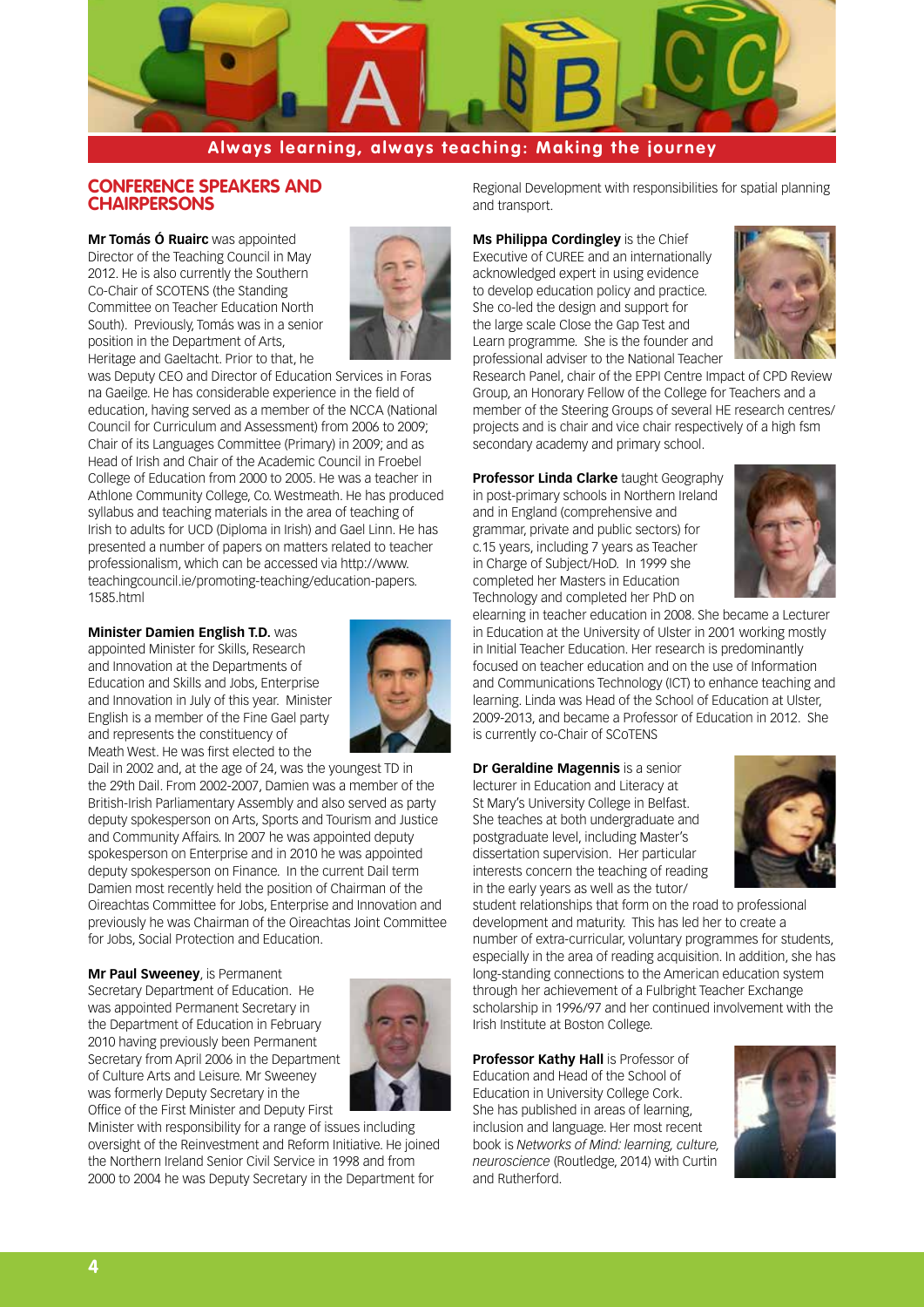

**Dr Conor Galvin** is a University Lecturer & Researcher at UCD Dublin College of Human Sciences, Ireland, where he teaches on various education, development practice, ICT and research programmes. Dr Galvin regularly speaks at conferences and events in Ireland and Europe on topics to do with the information society,



education policy, the politics of education, new literacies, and technology enhanced learning. In recent times, has keynoted Media & Learning, IADIS e-Society, LILAC, eTwinning, British Council, Apple Education and Microsoft Innovative School events. His research interests include the impact of new and emerging technology on learning and society, the politics of professionalism, literacy in an information age, and technology enhanced learning. Dr Galvin is Director of the UCD CHS Graduate School and of the Masters in Development Practice programme at University College Dublin and coordinates the Foundation in Sustainable Development Practice for the Dublin alliance. He also contributes to peace support education programmes at the UN School Ireland (UNTSI) where he directs field exercises for both humanitarian and military personnel preparing for PSO deployment. Dr Galvin holds The President's Award for Teaching Excellence at UCD Dublin. Before joining UCD Dublin he worked at University of Wales Swansea and University of Cambridge, England.

**Dr Carmel Gallagher** is the Registrar and Chief Executive of the General Teaching Council Northern Ireland (GTCNI) with responsibly for the registration and regulation of teachers in Northern Ireland, for representing their professional voice on all matters relating to teaching, and for providing policy advice to the Department of Education and Employing Authorities on



initial teacher education and teachers' career-long professional development. She has been a member of the SCoTENS Advisory Committee since her appointment in October 2012.

**Professor Gary Granville** is Professor of Education at the National College of Art and Design, Dublin. He was formerly Assistant Chief Executive of the National Council for Curriculum and Assessment (NCCA). He has served as member of the Higher Education Authority, the NCCA Senior Cycle committee and chairman of the NCCA



Board of Studies for Arts and Humanities. He is Chairman of the Forum for Heads of Teacher Education in Ireland and has been a member of specialist committees of the Teaching Council. He has worked on many international projects in Europe and Africa and is a member of many international bodies. His research interests and publications are in the fields of education policy, art and design education, curriculum and assessment policy and educational evaluation. His book *Art Education and Contemporary Culture: Irish Experiences and International Perspectives* was published by Intellect books in 2012. His most recent book *Dublin 1913: Lockout and Legacy*  was published in 2013 by O'Brien Press.

**Mr Martin Hagan** is Chair of the BEd Programme, Head of the Education Department and Principal Lecturer in Education Studies at St. Mary's University College, Belfast. Martin was a former graduate from St. Mary's and worked for ten years in Primary Education. Following that, he spent eight years as a Senior Lecturer



in Education Studies at Stranmillis University College, Belfast, before returning to St. Mary's to take up his current post in 2005. Martin works with undergraduate students in all years of the BEd Primary and Post-Primary programmes and with Postgraduate students in the areas of education management and leadership. His research interests centre on teacher education and the professional development of teachers, education policy and cultural diversity issues in schooling. He has presented a number of papers on these themes at both national and international conferences and has a range of publications in peer reviewed journals.

**Ms Ursula Bracken** is a teacher of French and English in Colaiste Bride Clondalkin, Dublin. She graduated in NUI Galway in 1994 with a BA degree and in 1995 with a Masters in French. In 2005 she took a career break to pursue further studies. Ursula did a postgraduate Diploma in Communications in NUI Maynooth and then went on to work



for Newstalk radio as a researcher and producer of a current affairs programme. From there Ursula moved to RTE where she worked in The Continuity and Weather departments which she thoroughly enjoyed. In 2011 Ursula returned to teaching in Clondalkin where she saw many changes in teaching. Ursula is a member of the school's Board of Management and has worked in Middle Management in a temporary capacity. She is currently coordinator for the PME students and NQTs, and will act as a mentor for The Droichead Pilot scheme.

**Ms Michelle Rainey** has been a teacher at Ballyclare High School for 19 years through ranks as Head of Year, Head of Subject, Senior Teacher, now Vice Principal for past 6 years with responsibility for Curriculum, Staff Development and School Improvement. She has been Ulster and Irish U16 Hockey Coach for 7 years, particular



interest in sports psyche and complementary nature of sports and leadership coaching in empowering high performance both on the sports field and in the classroom.

**Dr Seán Delaney** is Registrar at the Marino Institute of Education in Dublin, where he is also a mathematics educator. Before becoming a teacher educator, he spent eleven years teaching, mostly in the Kilkenny School Project National School, where he spent a year as principal. His research interests include teachers'



mathematical knowledge, the teaching of mathematics in primary school, the quality of mathematics textbooks, and approaches to teacher education. He has studied in the United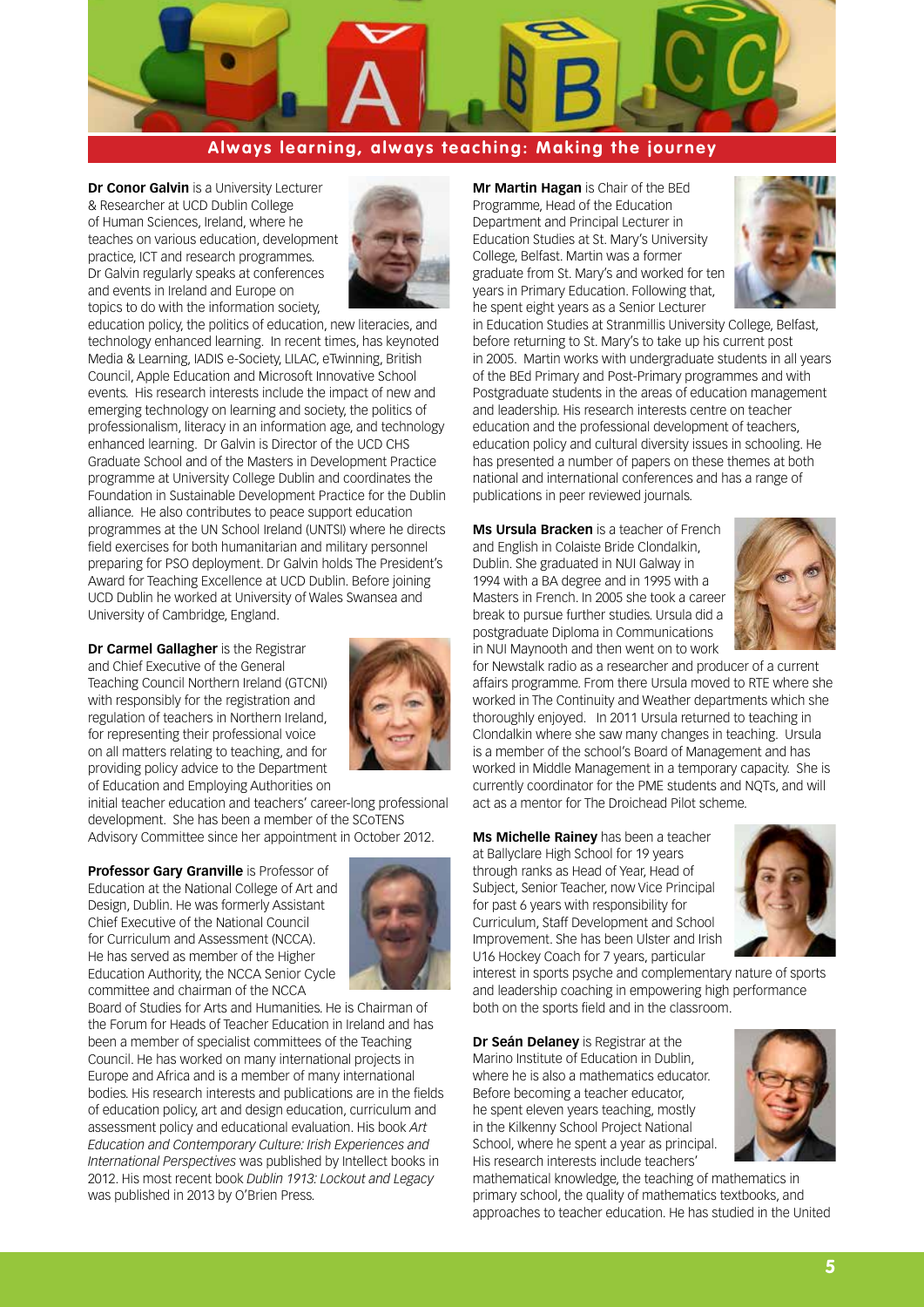

States, at Harvard University where he was awarded a Masters in Education (Technology in Education), and at the University of Michigan where he received a PhD (Teaching and Teacher Education) in 2008. He presents Inside Education, a weekly programme about education, on 103.2 Dublin City FM. His blog can be read at seandelaney.com.

**Ms Noella Murray** is a teacher in St Paul's High School in Bessbrook. She is a Senior Leader with responsibility for leading staff development as well as having responsibility for growing and leading community and inter-school networking partnerships. Over the past six years, as a passionate advocate of shared education,



Noella has worked as an Entitlement Framework Co-ordinator within the Newry and Mourne Area Learning Community building porous boundaries between a wide range of crosssectoral educational institutions which has given rise to the creation of a broader and more enriched curricular offer for all students in the South Armagh area. Together with her esteemed colleague, Mrs Úna McNulty, Noella secured substantial financial funding through initiatives including the Shared Education Programme which has enabled a consortium of twelve schools to access innovative resources and educational experiences as well as supporting a wide range of staff training and development opportunities. She is Teacher Tutor with responsibility for mentoring all new staff in the school, including substitute teachers, student teachers and Early Professional Development (EPD) stage teachers. She also has responsibility for leading PRSD and she uses this process as a vehicle to encourage a culture of reflective practitioners and she uses the feedback arising from this to inform future training and professional development opportunities for all staff.

**Mr Andy Nye** recently joined McKinney Primary School (in Dundrod) as Vice Principal teaching a composite P6/P7 class. Some of his duties include coordinating ICT, PRSD and PE. For the previous 5 years he worked in an integrated school where he taught a range of age groups from P4 up to P7. While there he was responsible for leading Numeracy, Assessment, ICT and PE.



Since Andy qualified he has been a keen member of the pioneering Teachers E Portfolio project, using it for the induction process and the stages of Early Professional Development. He also used it while completing the 6 month Senior Leadership Programme which he concluded last year. Teaching is Andy's second career. Prior to entering teaching, Andy worked in conflict resolution and humanitarian support, working for a variety of agencies, including the United Nations, all around the world. Out of the office, Andy is a keen athlete and continues to compete at International level for Ireland at Masters Hockey. He is also an enthusiastic player of percussion instruments.

**Mr Michael Lawlor** from St.Patrick's Maynooth/ NUIM with a BA Theol. and H.Dip.Ed., he continued his studies with NUIG/SDPI completing a Post Grad.Dip in SDP(School Development Planning) and an M.Ed. with the Open University. For the past 18 years he has taught Gaeilge and Religious Education at Davis College/



Gaelcholáiste Dáibhís where he has assumed a number of roles of responsibility including Year Head, SDP co-ordinator, Academic Council member and most recently Stiúrthóir of the newly established Gaelcholáiste. He is an advocate for an increased focus on CPD among colleagues through his involvment in the Instructional Leadership Programe at school level and the promotion of evidence-based teaching and self-directed CPD. Michael's personal engagement in Action Research and development of a school-based Research Repository led to the establishment of our Research Team and promotion of Peer Observation at Davis College. Michael is currently a member of the Teaching Council's Critical Engagement with Research Panel.

**Dr Sam McGuinness** is Head of the School of Education at the University of Ulster. During his career he has been principal of two post-primary schools in Northern Ireland, Cookstown High and Limavady Grammar. While his original research field was organometallic chemistry, his current research interests are in the



field of educational leadership. He has recently initiated two teaching programmes, one a certificate in Middle Leadership, the other a diploma in Headship. His interests are his family, music and golf.

**Mr Anthony Kilcoyne** is the Team Leader for School Leadership in the Professional Development Service for Teachers (PDST) in Ireland. PDST provides continuing professional development and support for teachers and school leaders. Anthony is seconded from Archbishop McHale College, a school in East Galway that is part of the Galway Roscommon Education and Training



Board. His role includes facilitating structured CPD and school based, action research opportunities for aspiring and practising school leaders. PDST School Leadership encompasses the work of the former Leadership Development for Schools Support Service and continues to provide its long established and renowned programmes including; Toraíocht - a postgraduate diploma in Educational Leadership offered in partnership with the National University of Ireland, Maynooth; Tánaiste - A programme for newly appointed Deputy Principals Misneach - A programme for newly appointed Principals and Forbairt - A programme for school leadership teams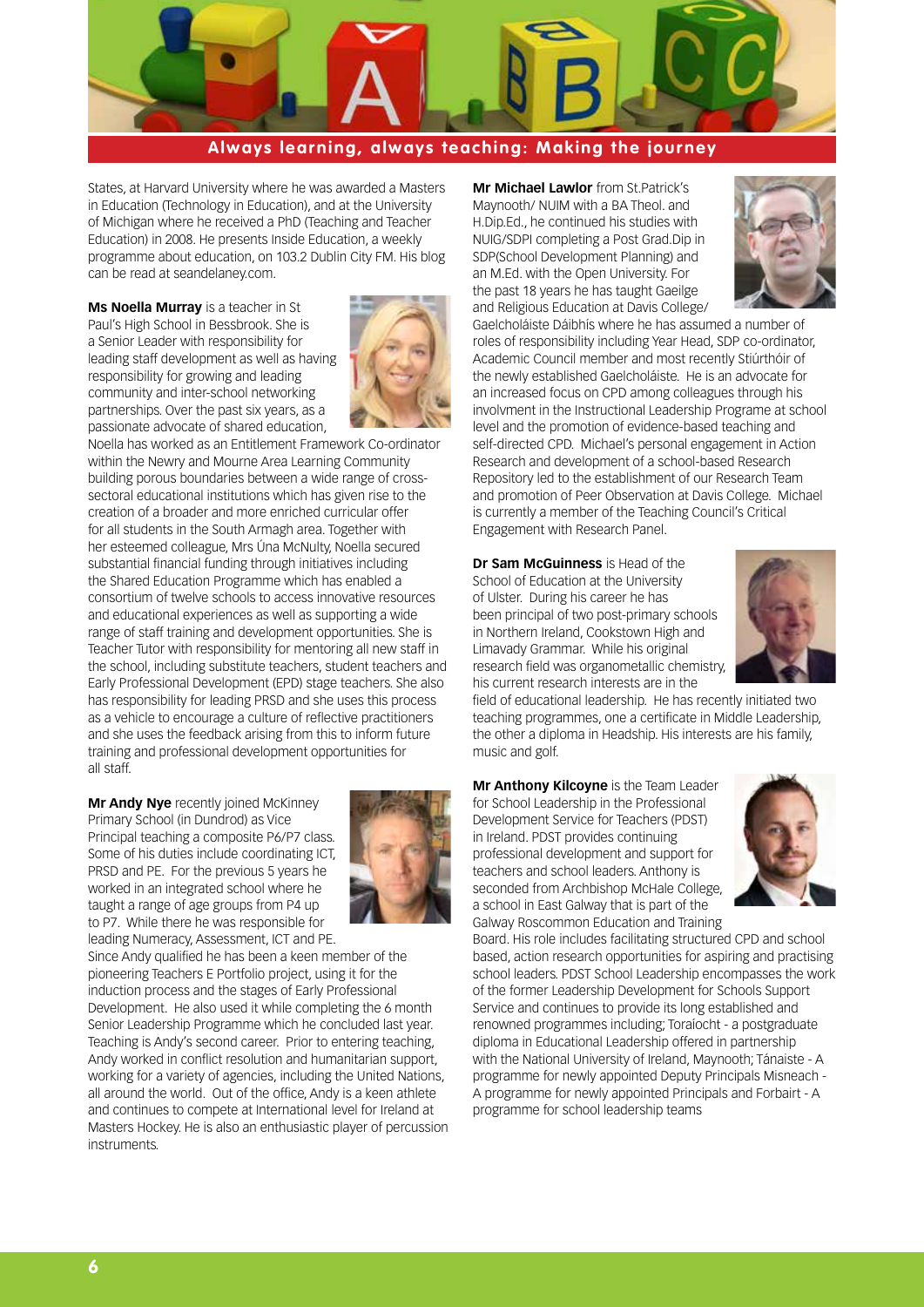

**Ms Dolores McDonagh** is Director of the Centre for Special Educational Needs, Inclusion and Diversity; Lecturer in Education (Special Educational Needs); Pathway Leader for Masters Programmes in Special Educational Needs; Co-ordinator of Special Educational Needs on B.Ed Programme. Research interests include the



role of specialist school placement in initial teacher education, the training needs of bus escorts, and the training needs of special needs assistants.

**Dr. Pauline Kerins** is a lecturer in Education (Special Educational Needs) and coordinator of the Postgraduate Diploma in Special Educational Needs in St. Angela's College, Sligo. Research interests include educational provision for students with mild general learning disabilities; training needs of special needs assistants; co-teaching in the primary school and the role of specialist school placement in Initial Teacher Education.

**Ms Máire Love** is an experienced Primary school teacher with a particular interest in Special Education Needs (SEN). Máire holds a Postgraduate Diploma and an M.A. in SEN from St. Angela's College, Sligo. Her research interests include team teaching, educational disadvantage, collaborative learning, inquiry led questioning and Transactional Strategy



Instruction (TSI) in Literacy. She has researched and co-authored the forthcoming publication, 'Team TSI Literacy'. 'Team TSI Literacy,' will support teachers to implement an effective and innovative approach to literacy. Máire is an avid twitter user for education related and can be found at @MaireLove1.

**Ms Gillian Beck** is Senior Lecturer (Education; SEN and Inclusion) at Stranmillis University College. Formally a SENCo and SEN teacher, Gillian now lectures across degrees (M.Ed., PGCE, PGCEi (International) B.Ed., B.A. (Early Childhood Studies). Her current research activities include the use of blended learning approaches in Higher

![](_page_6_Picture_10.jpeg)

Education, Dyslexia provision in Ireland and the impact of sensory processing difficulties upon children's personal and academic development. Having worked with Primary and Post-Primary teachers (Teaching and Learning N.I.) to facilitate reflective practice and developing professional standards she currently delivers CPD training on Dyslexia and Mathematical difficulties to professionals, parents and teachers as part of the FIRST SEN Certificate course led by Dr. Noel Purdy and is a part-time tutor on the SEN CPD Literacy Project (a joint venture between Stranmillis and St. Mary's University Colleges led by Dr. Sharon McMurray.

**Mrs. Michelle Shiels** is a newly qualified teacher from Stranmillis University College Belfast, graduating with a 1st Class Honours in B.Ed Religious Studies and Certificate in Special Education. Michelle holds a fervent passion for Special Educational Needs and Inclusion and is currently working in a number of Special Schools within the

![](_page_6_Picture_13.jpeg)

North Eastern and Education Library Board. Michelle's research to date is primarily focused on autism, with her dissertation concentrating on the Sensory Issues and Communication Difficulties facing two non-verbal pupils, Primary and Postprimary, on the spectrum. Recently Michelle has started to research behavioural issues within autism, gaining experience with the use of TEACCH and ABA, whilst endeavouring to establish effective strategies that can be inclusively implemented in both MLD and SLD classrooms.

**Dr Noel Purdy** is Head of Education Studies at Stranmillis University College, Belfast. His teaching and research interests include special educational needs and pastoral care. His most recent research, funded by SCoTENS, examined cyberbullying and the law. His edited book Pastoral Care 11-16 was published by Bloomsbury in 2013. He is chair of the Northern Ireland Anti-Bullying Forum.

![](_page_6_Picture_16.jpeg)

**Ms Leah O'Toole** lectures in Psychology at Marino Institute of Education, An Associated College of Trinity College Dublin. Her current research interests include holistic approaches to teaching and assessment; parental involvement in children's education; theory-to-practice in the context of the foundation disciplines

in Initial Teacher Education, and bioecological perspectives on educational transition.

**Dr Anne Ryan** is a Senior Lecturer in Education at Marino Institute of Education. She lectures in Inclusive Education and in the Sociology of Education. Her research interests and publications incorporate the areas of teacher development, reflective practice, inclusion and social justice in education. She is particularly interested in

![](_page_6_Picture_20.jpeg)

the challenge of integrating experiential and academic learning in initial teacher education and has been conducting research in this area in recent years.

![](_page_6_Picture_22.jpeg)